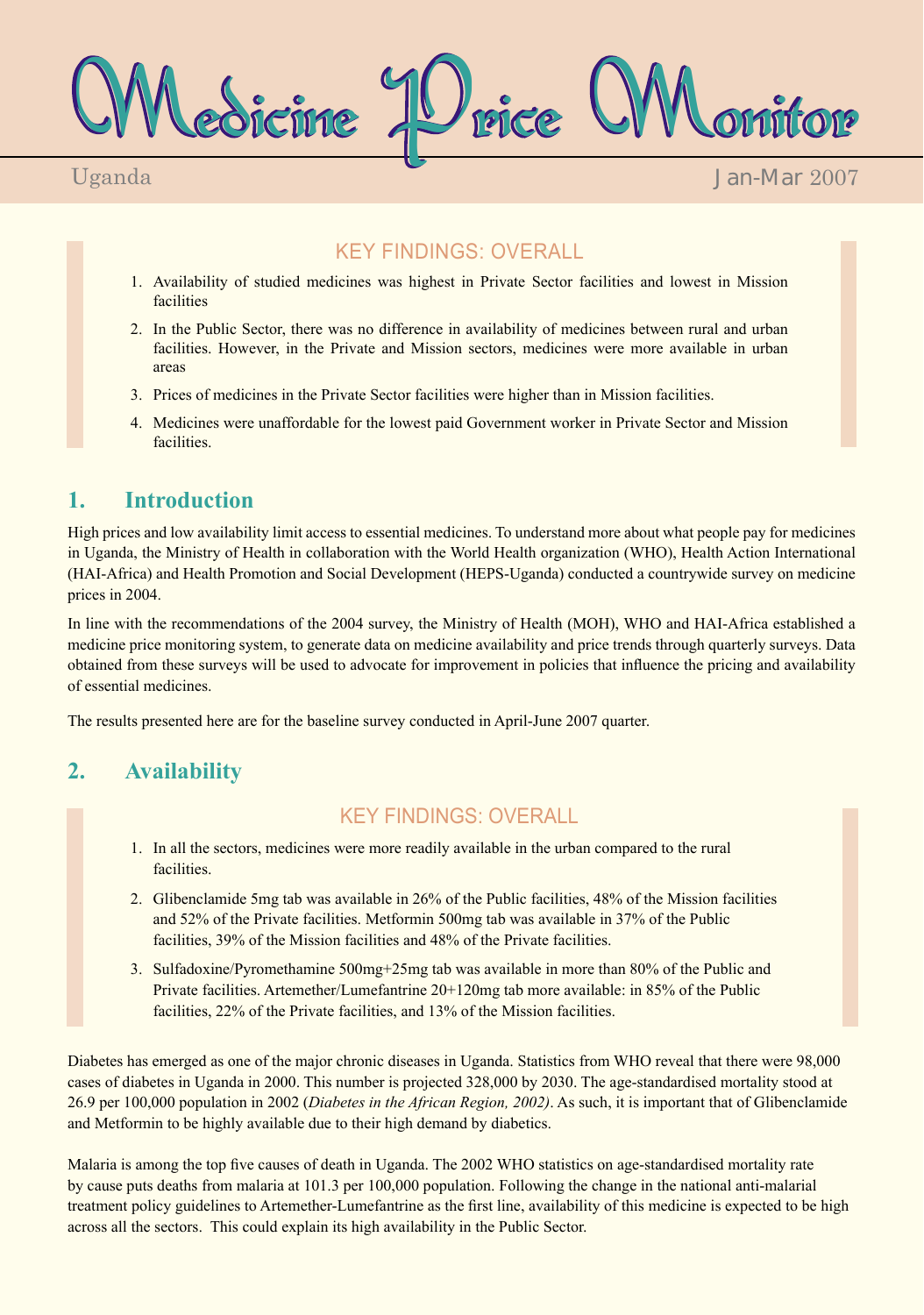## AVAILABILITY OF MEDICINES ACROSS THE SECTORS

| <b>SECTOR</b>             | <b>NO. OF FACILITIES</b> | <b>MEDIAN AVAILABILITY</b> |
|---------------------------|--------------------------|----------------------------|
| Overall<br><b>Public:</b> | 27                       | 56%                        |
| Urban                     | 11                       | 59%                        |
| Rural                     | 16                       | 56%                        |
| <b>Private: Overall</b>   | 27                       | 76%                        |
| Urban                     | 15                       | 87%                        |
| Rural                     | 12                       | 63%                        |
| <b>Mission: Overall</b>   | 23                       | 52%                        |
| Urban                     | 7                        | 86%                        |
| Rural                     | 16                       | 38%                        |

Public Sector procurement prioritises essential medicines and as such there was no significant difference in the levels of availability of medicines in the urban and rural Public Sector **facilities** 

Mission facilities in the rural areas are mainly small Health Centre IIIs and Health Centre IVs with less activity compared to the hospitals in the urban areas. This could explain the marked difference in the availability of medicines in the urban and rural Mission facilities.



Medicine availability of more than 50% was highest in the Public facilities and lowest in the Mission facilities. Medicines availability of more than 75% was highest in Private facilities. There was no Mission facility with medicine availability of more than 75 %. These medicines are essential medicines expected to be found in the facilities in the survey sample.

# **3. Medicine Prices**

### KEY FINDINGS: MEDICINE PRICES

- 1. Medicine prices in the Private Sector were the same in both urban and rural facilities. This was a similar finding in the Mission Sector. Medicines are provided free of charge in the Public Sector.
- 2. Medicine prices in Private facilities were 14-20% higher than in Mission facilities.
- 3. A comparison of Median Price Ratios (MPR) reveals that most medicines were twice more expensive than the International Reference Price in both the Private and Mission facilities.

#### **Table 2: Comparison of medicine prices between and within sectors**

| <b>Sectors compared</b> | <b>Priv Urb/ Priv Rur</b> | Mis Urb/<br><b>Mis Rur</b> | <b>Priv Urb/ Mis Urb</b> | <b>Priv Rur/</b><br><b>Mis Rur</b> |
|-------------------------|---------------------------|----------------------------|--------------------------|------------------------------------|
| No of times more        | .00                       | .00                        | .20                      | 1.14                               |
| expensive               |                           |                            |                          |                                    |
| No of pairs compared    | 26                        | 29                         |                          | $\gamma$<br><u>.</u>               |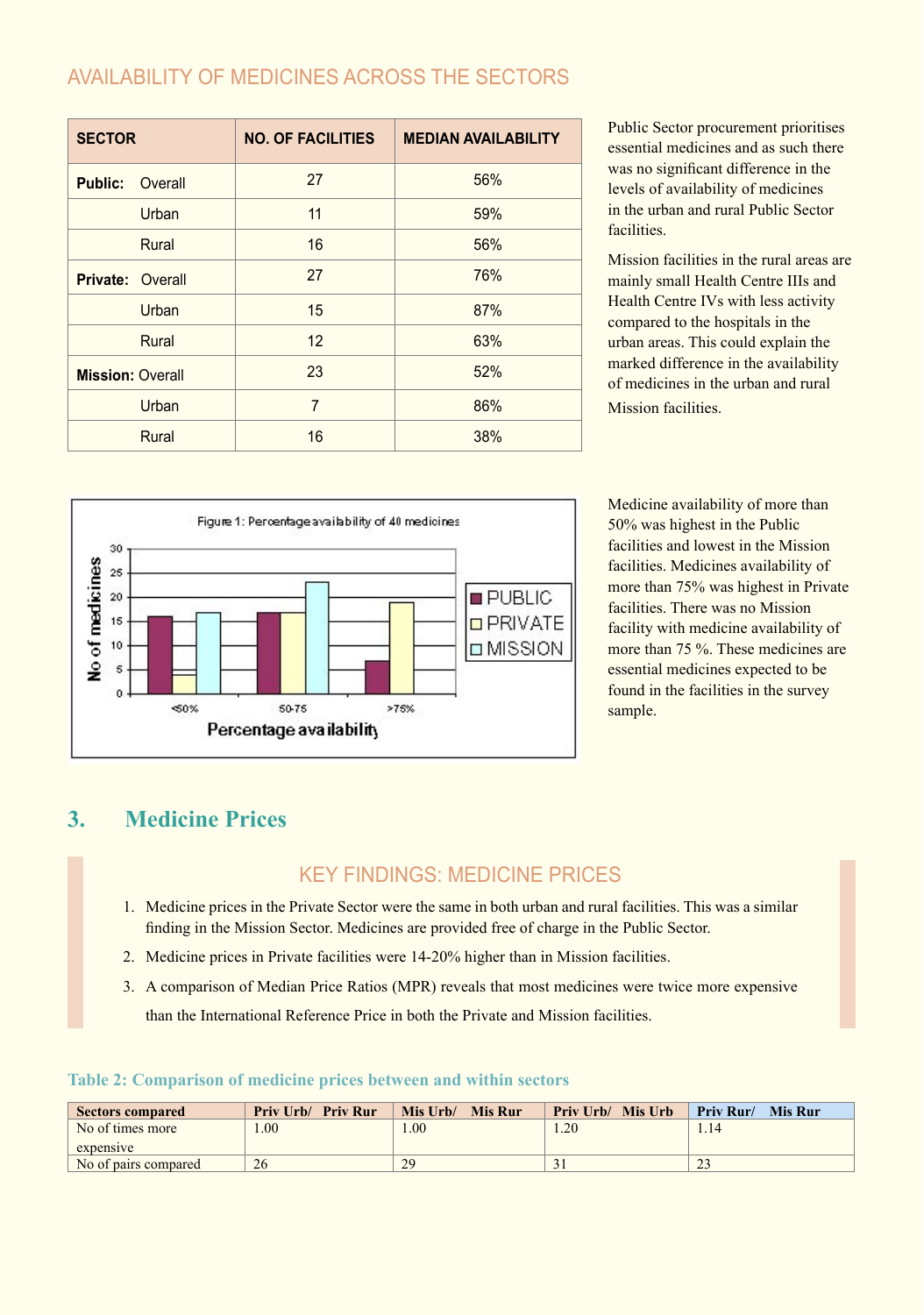#### **Table 3: Prices of five selected medicines in the Private and Mission facilities**

|                                        | <b>Private Facilities</b> |            | <b>Mission facilities</b> |            |
|----------------------------------------|---------------------------|------------|---------------------------|------------|
|                                        | <b>Ushs</b>               | <b>MPR</b> | Ushs                      | <b>MPR</b> |
| Metformin tab 500mg                    | $100/-$                   | 3.8        | $90/-$                    | 3.4        |
| Glibenclamide 5mg tab                  | $72.5/-$                  | 11.8       | $20/-$                    | 3.3        |
| Ceftriaxone 1gm injection              | $5,000/-$                 | 2.7        | $5,000/-$                 | 2.7        |
| Cotrimoxazole susp 8/40 mg/ml, 100ml   | $1,500/-$                 | 3.0        | $1,480/-$                 | 2.9        |
| Amoxacillin paed susp 125mg/5ml, 100ml | $1,500/-$                 | 1.9        | $1,500/-$                 | 1.9        |

The MPR expresses the price of the product compared to the MSH Drug Price Indicator median values. MPR is adjusted with International Reference Price MSH 2006. The exchange rate at the beginning of the survey was Ushs 1,750/- for US\$1.

The medicines in Table 3 were available in less than 40% of the Public Sector facilities yet they are commonly used medicines as per the Uganda Clinical guidelines (2003). Respiratory infections are a major cause of mortality. The 2002 WHO age-standardised mortality rate by cause for respiratory infections is 94.1 per 100,000 population. Amoxacillin susp and Cotrimoxazole susp are medicines used in acute respiratory infections in paediatrics.

The findings imply that majority of the population that seek treatment have to buy these medicines from the Private and Mission sector facilities where they are sold expensively

# **4. Affordability**

### KEY FINDINGS: AFFORDABILITY

Affordability is calculated in terms of the number of days the lowest paid government worker would have to work to pay for one treatment course of an acute condition or one month's treatment of a chronic condition. The daily wage of the lowest paid government worker is at UShs 3,000 (1.714 US\$) as per the 2006-2007 Government of Uganda salary structure.

An illustrative example is of a family having a diabetic father on Glibenclamide 5mg, a hypertensive mother on Nifedipine 20mg and a child with an acute respiratory tract infection on Amoxacillin 125mg/5ml suspension.

For this family, it would require almost two days wages for treatment in the mission facility while treatment from the private facility would require three days' wages.

Since majority of medicines are not available in the public sector, treatment has to be sought from the private or mission



facilities. But from the findings, the treatment would be unaffordable in these facilities. These findings further imply that the majority of the population that leaves under less than US\$ 1 a day can not afford treatment yet access to basic care is a universal right.

### **5. Conclusion**

Availability of medicines and medicine prices relative to the income, are still a major hindrance to access to essential medicines in Uganda.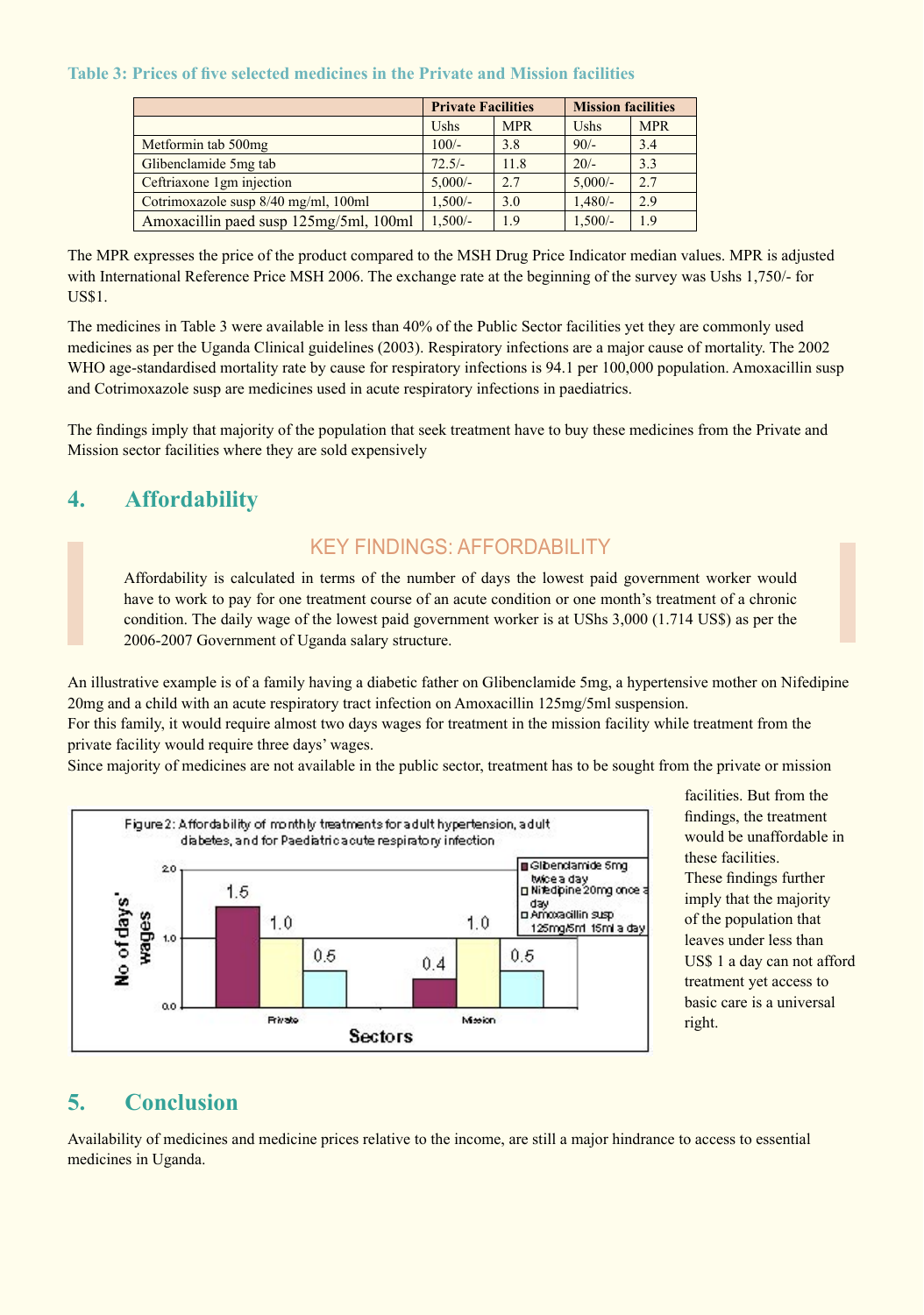# **Annex 1. Availability of medicines across the sectors**

| <b>AVAILABILITY IN THE PUBLIC SECTOR</b> |                                              |                                  |  |  |
|------------------------------------------|----------------------------------------------|----------------------------------|--|--|
| <b>Percentage Availability</b>           | <b>Medicines</b>                             |                                  |  |  |
| 16 medicines had 50% or less medicine    | Acyclovir tab 200mg                          | Nifedipine tab 20mg              |  |  |
| availability                             | Amoxacillin susp 125mg/5ml                   | Nystatin pessaries 100000iu      |  |  |
|                                          | Bendrofluazide tab 5mg                       | Omeprazole cap 20mg              |  |  |
|                                          | Betamethasone cream 1%w/v                    | Prednisolone tab 5mg             |  |  |
|                                          | Ceftriaxone inj 1g vial                      | Salbutamol inhaler 0.1mg/dose    |  |  |
|                                          | Cimetidine tab 400mg                         | Fluconazole tab/cap 200mg        |  |  |
|                                          | Cotrimoxazole paed susp 8+40mg/ml            | Glibenclamide tab 5mg            |  |  |
|                                          | Metformin tab 500mg                          | Metronidazole susp 200mg/5ml     |  |  |
|                                          |                                              |                                  |  |  |
| 17 medicines had 50-75% medicine         | Amitriptylline tab 25mg                      | Mebendazole tab 100mg            |  |  |
| availability                             | Amoxacillin cap/tab 250mg                    | MethylErgometrine 200ug/ml       |  |  |
|                                          | Carbamazepine tab 200mg                      | Metronidazole tab 200mg          |  |  |
|                                          | Dextrose 5% inj 500ml                        | Paracetamol tab 500mg            |  |  |
|                                          | Diazepam tab 10mg                            | Phenytoin tab 100mg              |  |  |
|                                          | Diclofenac tab 50mg                          | Propranolol tab 40mg             |  |  |
|                                          | Doxycycline cap/tab 100mg                    | Quinine inj 300mg/5ml            |  |  |
|                                          | Erythromycin tab 250mg                       | Tetracycline eye oint 1%w/v 3.5g |  |  |
|                                          | Furosemide tab 40mg                          |                                  |  |  |
|                                          |                                              |                                  |  |  |
| 7 medicines had over 75% medicine        | Pyrimethamine with Sulphadoxine tab 25+500mg | Albendazole tab 200mg            |  |  |
| availability                             | Artemether/Lumefantrine tab 20+120mg         | Ciprofloxacin tab 500mg          |  |  |
|                                          | Cotrimoxazole tab 80+400mg                   | Gentamycin inj 80mg/ml           |  |  |
|                                          | Oral Rehydration Salt (ORS)                  |                                  |  |  |

### **AVAILABILITY IN THE PRIVATE SECTOR**

# **Percentage Availability Medicines**

| Percentage Availability            | <b>Medicines</b>                             |                                |  |
|------------------------------------|----------------------------------------------|--------------------------------|--|
| 4 medicines had 50% or of the less | Fluconazole tab/cap 200mg                    | Metformin tab 500mg            |  |
| medicine availability              | Artemether/Lumefantrine tab 20+120mg         | Phenytoin tab 100mg            |  |
|                                    |                                              |                                |  |
| 17 medicines had 50-75% medicine   | Acyclovir tab 200mg                          | Amitriptylline 25mg tab        |  |
| availability                       | Albendazole tab 200mg                        | Bendrofluazide tab 5mg         |  |
|                                    | Carbamazepine tab 200mg                      | Ceftriaxone inj 1g             |  |
|                                    | Betamethasone cream 1%w/v 15g                | Dextrose 5% inj 500ml          |  |
|                                    | Glibenclamide tab 50mg                       | MethylErgometrine inj 200ug/ml |  |
|                                    | Cotrimoxazole susp 80+400mg/ml               | Nystatin pessaries 100,000iu   |  |
|                                    | Furosemide tab 40mg                          | Propranolol tab 40mg           |  |
|                                    | Metronidazole susp 200mg/5ml                 | Quinine inj 300mg/5ml          |  |
|                                    | Salbutamol inhaler                           |                                |  |
|                                    |                                              |                                |  |
| 19 medicines had over 75% medicine | Pyrimethamine with Sulphadoxine tab 25+500mg | Amoxacillin susp 250mg/5ml     |  |
| availability                       | Cotrimoxazole tab 80+400mg                   | Cimetidine tab 400mg           |  |
|                                    | Doxycycline tab/cap 100mg                    | Gentamycin inj 80mg/ml         |  |
|                                    | Mebendazole tab 100mg                        | Metronidazole tab 200mg        |  |
|                                    | Diazepam tab 5mg                             | Ciprofloxacin tab 500mg        |  |
|                                    | Omeprazole cap 20mg                          | <b>ORS</b>                     |  |
|                                    | Nifedipine tab 20mg                          | Erythromycin tab 250mg         |  |
|                                    | Amoxacillin cap 250mg                        | Paracetamol tab 500mg          |  |
|                                    | Diclofenac tab 50mg                          | Prednisolone tab 5mg           |  |
|                                    | Tetracycline eye oint 1%w/v 3.5g             | Metronidazole tab 200mg        |  |
|                                    | Nifedipine retard tab 20mg                   |                                |  |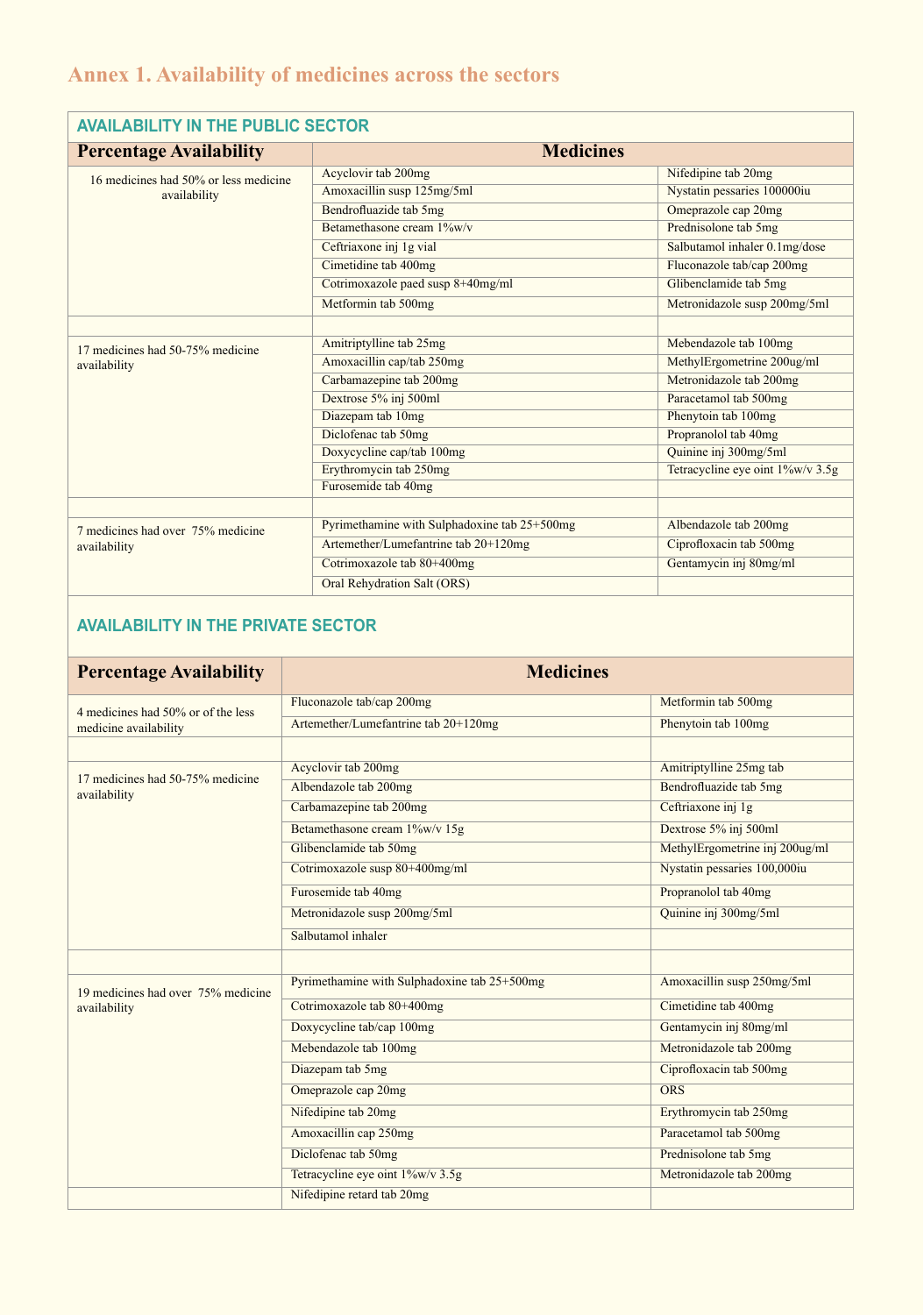### **AVAILABILITY IN THE MISSION SECTOR**

| <b>Percentage Availability</b>                        | <b>Medicines</b>                             |                            |  |  |
|-------------------------------------------------------|----------------------------------------------|----------------------------|--|--|
| 17 medicines had 50% or less medicine<br>availability | Salbutamol Inhaler                           | Metformin tab 500mg        |  |  |
|                                                       | Betamethasone cream/Oint 1%w/v 15g           | Glibenclamide tab 5mg      |  |  |
|                                                       | Metronidazole susp 200mg/5ml                 | Albendazole tab 200mg      |  |  |
|                                                       | Amoxacillin susp 250mg/5ml                   | Fluconazole cap/tab 200mg  |  |  |
|                                                       | Artemether/Lumefantrine tab 20/120 mg        | Nifedipine retard tab 20mg |  |  |
|                                                       | Bendrofluazide tab 5mg                       | Ceftriaxone inj 1g powder  |  |  |
|                                                       | Cimetidine tab 400mg                         | Omeprazole cap 20mg        |  |  |
|                                                       | Cotrimoxazole susp 8/40 mg/ml                | <b>ORS</b>                 |  |  |
|                                                       | MethylErgometrine inj200 µg/ml               |                            |  |  |
|                                                       |                                              |                            |  |  |
| 23 medicines had 50-75% medicine                      | Cotrimoxazole tab 80+400mg                   | Erythromycin tab 250mg     |  |  |
| availability                                          | Amoxacillin cap/tab 250mg                    | Dextrose 5% inj 500ml      |  |  |
|                                                       | Acyclovir tab 200mg                          | Quinine inj 300mg/5ml      |  |  |
|                                                       | Nystatin pessaries 10000i0u                  | Phenytoin tab 100mg        |  |  |
|                                                       | Paracetamol tab 500mg                        | Prednisolone tab 5mg       |  |  |
|                                                       | Doxycycline tab/cap 100mg                    | Carbamazepine tab 200mg    |  |  |
|                                                       | Furosemide tab 40mg                          | Gentamycin inj 80mg/ml     |  |  |
|                                                       | Amoxacillin cap/tab 250mg                    | Mebendazole tab 100mg      |  |  |
|                                                       | Metronidazole tab 200mg                      | Diazepam tab 25mg          |  |  |
|                                                       | Diclofenac tab 50mg                          | Ciprofloxacin tab 500mg    |  |  |
|                                                       | Pyrimethamine with Sulphadoxine tab 25+500mg | Metronidazole tab 200mg    |  |  |
|                                                       | Tetracycline eye ointment 1%w/v 3.5g         |                            |  |  |